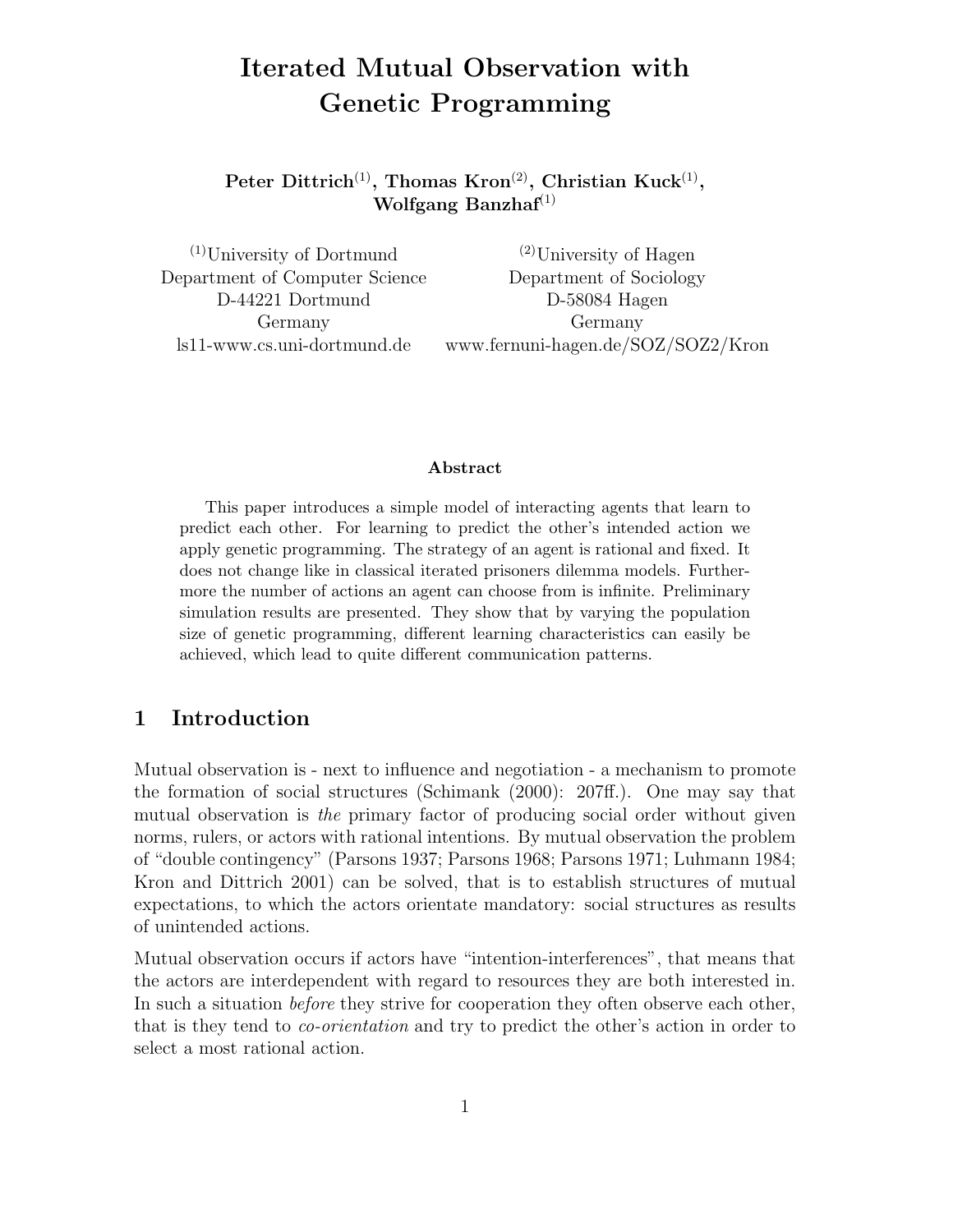This paper introduces a simple model of interacting agents that learn to predict each other. For learning to predict the other's intended action we apply genetic programming (GP) (Koza 1992; Banzhaf, Nordin, Keller, and Francone 1998). The strategy is fixed and does not change like in classical iterated prisoners dilemma models (Lindgren and Nordahl 1994; Hofbauer and Sigmund 1998). The game itself is also not changed over time (see, e.g., (Akiyama and Kaneko 2000) for a dynamically changing game). Our model is similar to a model introduced by Taiji and Ikegami (1999), but they use dynamical recognizers (Pollack 1991) instead of genetic programming.

We built the model to tackle the following questions:

### 1. **Evaluation of technology**

Does GP provide a reasonable technique to model the ability of generalization of an actor? What kind of beneficial properties posses GP? How should the parameter be chosen? How fast does an actor learn? How do the evolved programs look like?

### 2. **Behavior of mutually observing agents**

What kind of dynamic behaviors can appear when agents try to learn and predict each other behavior and use this prediction to act optimally?

We do not give answers to these questions, here, but define the model and present first simulation results.

# **2 Experimental Setup**

The basic setting consists of two players (agents) and an environment (Fig. 1). A turn (action cycle) consists of the following steps:

### 1. **Update environment** U

The environment is updated. We will consider two simple variants.

- (a) The environment is set to a constant value,  $U = 0.5$ .
- (b) The environment is set to a random value,  $U = randReal(0, 1)$ .

### 2. **Predict other player**

Both players use their generalizer to predict the action of the other player. This is denoted by

$$
B' = f_A(U), \quad A' = f_B(U). \tag{1}
$$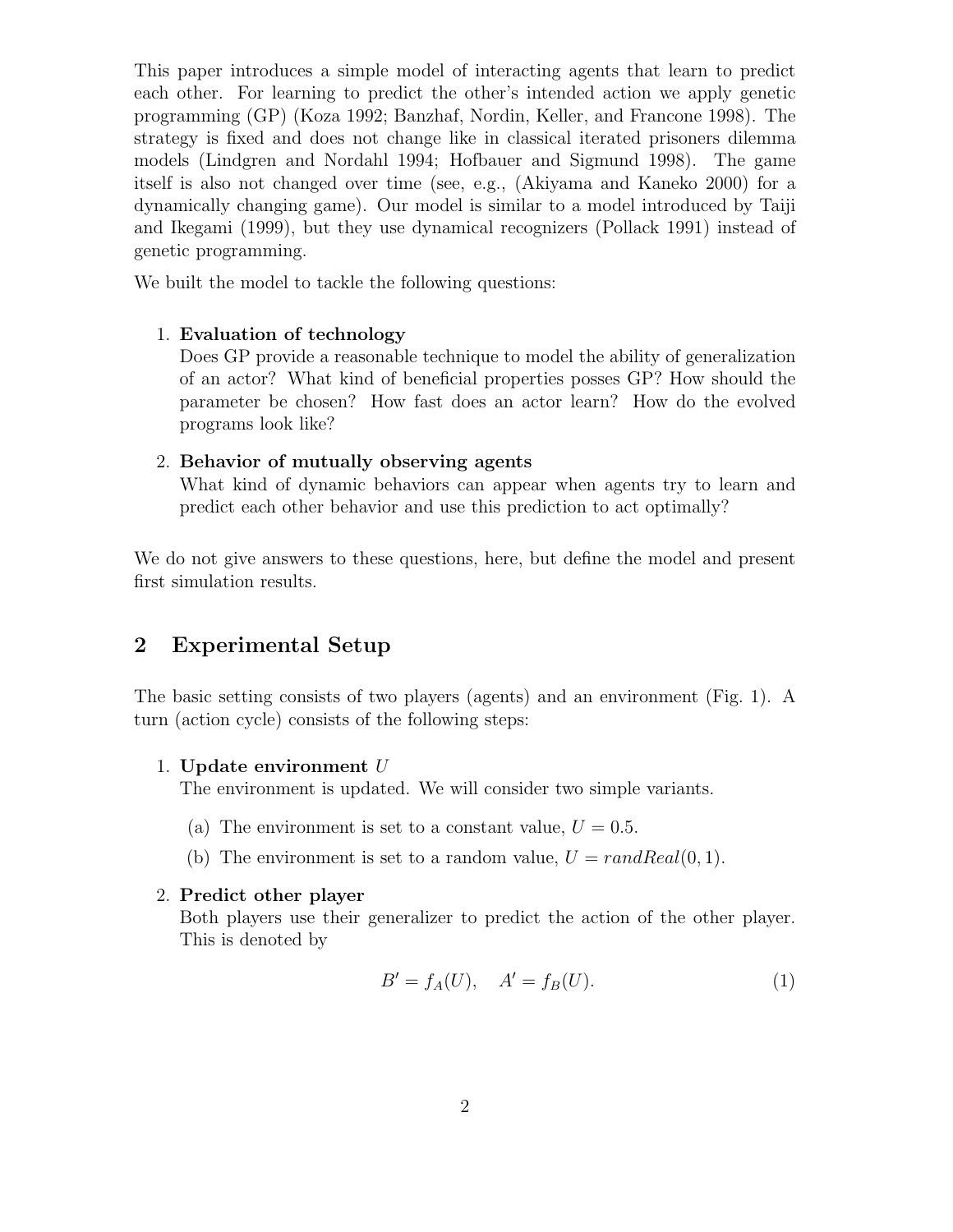

Figure 1: Basic setup with two players. An arrow represents a scalar value between 0 and 1. The memory of player A or B stores environment-action pairs  $(U, B)$  or  $(U, A)$ , respectively. A memory is implemented as a table.

#### 3. **Chose action (activate strategy)**

Both players activate their strategy to compute their action. The strategy takes the current state of the environment and prediction of the other player as its inputs. The action is chosen such that the expected payoff would be optimal if the prediction of the other agent's behavior is correct. Because here we are using a simple environment, there is always only one such optimal action.

#### 4. **Calculate payoff**

The payoff is calculated and logged for analysis. There is no feedback of the payoff because the strategy should not be learned here. We assume an "optimal" strategy (see below).

#### 5. **Update memory**

The players store the action of the other player and the environment status in their memory. Note that in this simple model only the action of the other player is stored.

#### 6. **Update generalizer (activate GP system)**

Both player run their GP system to generate new prediction functions  $f_A$  and  $f_B$ , respectively. The GP system uses the most recent m memory entries as fitness cases. We call m memory size.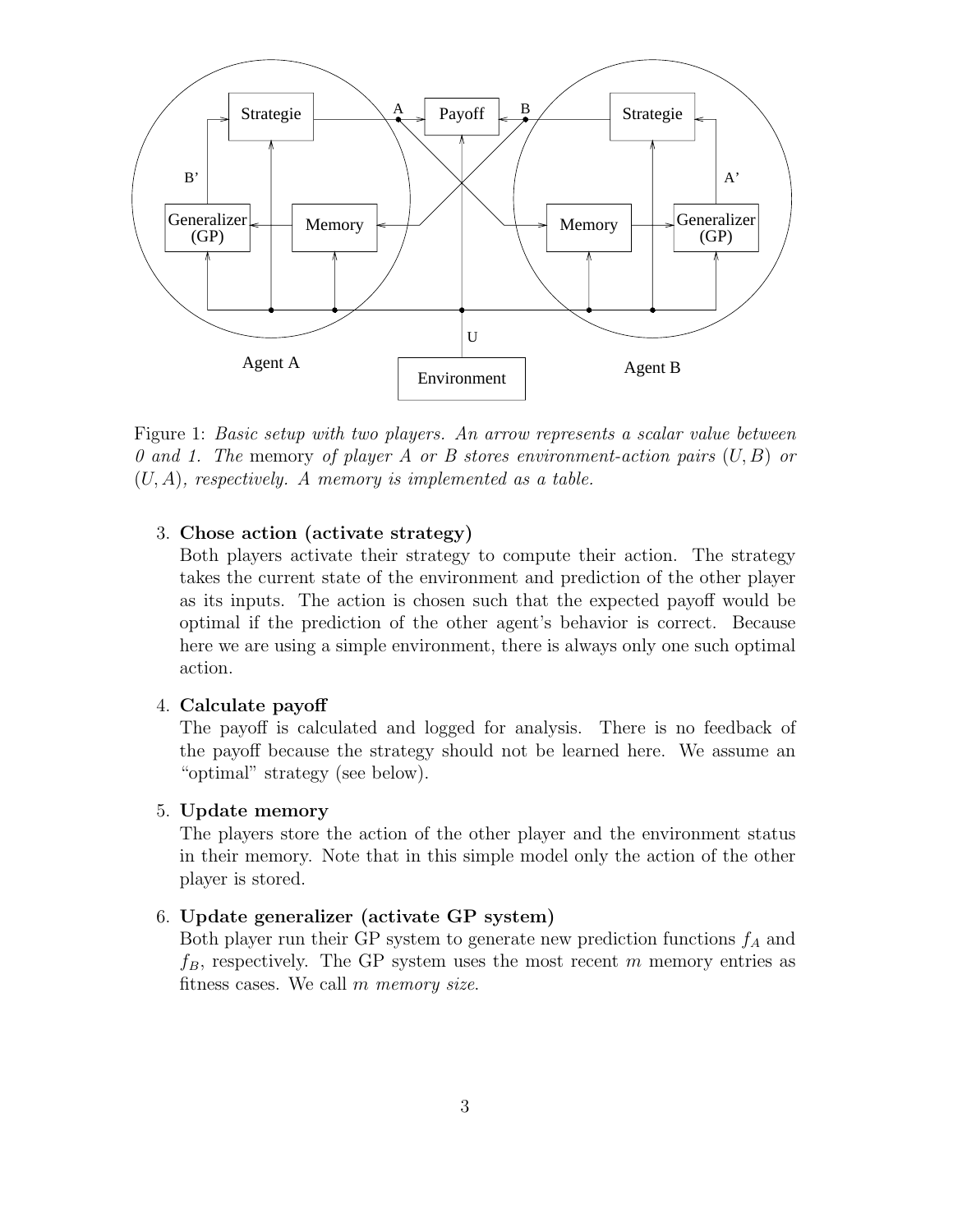The payoff function  $h_A$  for agent A is defined as

$$
h_A(A, B, U) = \int_{A-r}^{A+r} \begin{cases} g(U, x)dx & \text{if } |x - B| > r, \\ \sigma g(U, x)dx & \text{otherwise,} \end{cases}
$$
 (2)

where  $A \in [0,1]$  is the action performed by Agent A,  $B \in [0,1]$  is the action performed by Agent B, and  $U \in [0, 1]$  is the current state of the environment. There are two constant parameters: the **synergy factor**  $\sigma$  and the **payoff radius** r. A synergy factor greater 1 means that both players get higher reward if they perform the same action. If  $\sigma$  is smaller than 1, the same action of both players would cause a reduction of the payoff by a factor of  $\sigma$ , roughly speaking. The **kernal function**  $g:[0,1] \to \mathcal{R}$  is an auxiliary function and defined here as

$$
g(U,x) = \frac{0.01}{(U-x)^2 - 0.01}.
$$
 (3)

Figure 2 shows a plot of the kernal function for environment  $U = 0.5$ .

To illustrate how the payoff is calculated an example is given: Assume both agents perform the same action  $A = B$  and the environment is also  $U = 0.5$  then the payoff for Agent A becomes:

$$
h_A(A, B, U) = \int_{A-r}^{A+r} \sigma g(0.5, x) dx
$$
 (4)

This is exactly the area underneath the curve shown in Fig. 2 from  $A - r$  to  $A + r$ multiplied by  $\sigma$ . If both agents perform totally different actions such that  $|A-B|$ r, their payoff is equal to the corresponding area without multiplication by  $\sigma$ . When the agents perform similar actions, only the "overlapping" area is multiplied by  $\sigma$ . For  $\sigma = 0.5$  this results in sharing the payoff stemming from the "overlapping" area.

## **3 Results**

In this section we show preliminary simulation results for the most simple case, namely a static environment.

#### **3.1 Experiments with Static Environment**  $(U = 0.5)$

For these experiments the environment does not change. Furthermore, if both agents perform the same (or a similar) action, the payoff will be narrowed. This is achieved by setting the synergy parameter  $\sigma$  to 0.05. The parameters are set as:

| name     | value | note           |
|----------|-------|----------------|
| $\prime$ | 0.5   | environment    |
| r        | 0.05  | payoff radius  |
| $\sigma$ | 0.05  | synergy factor |
| m        | 10    | memory size    |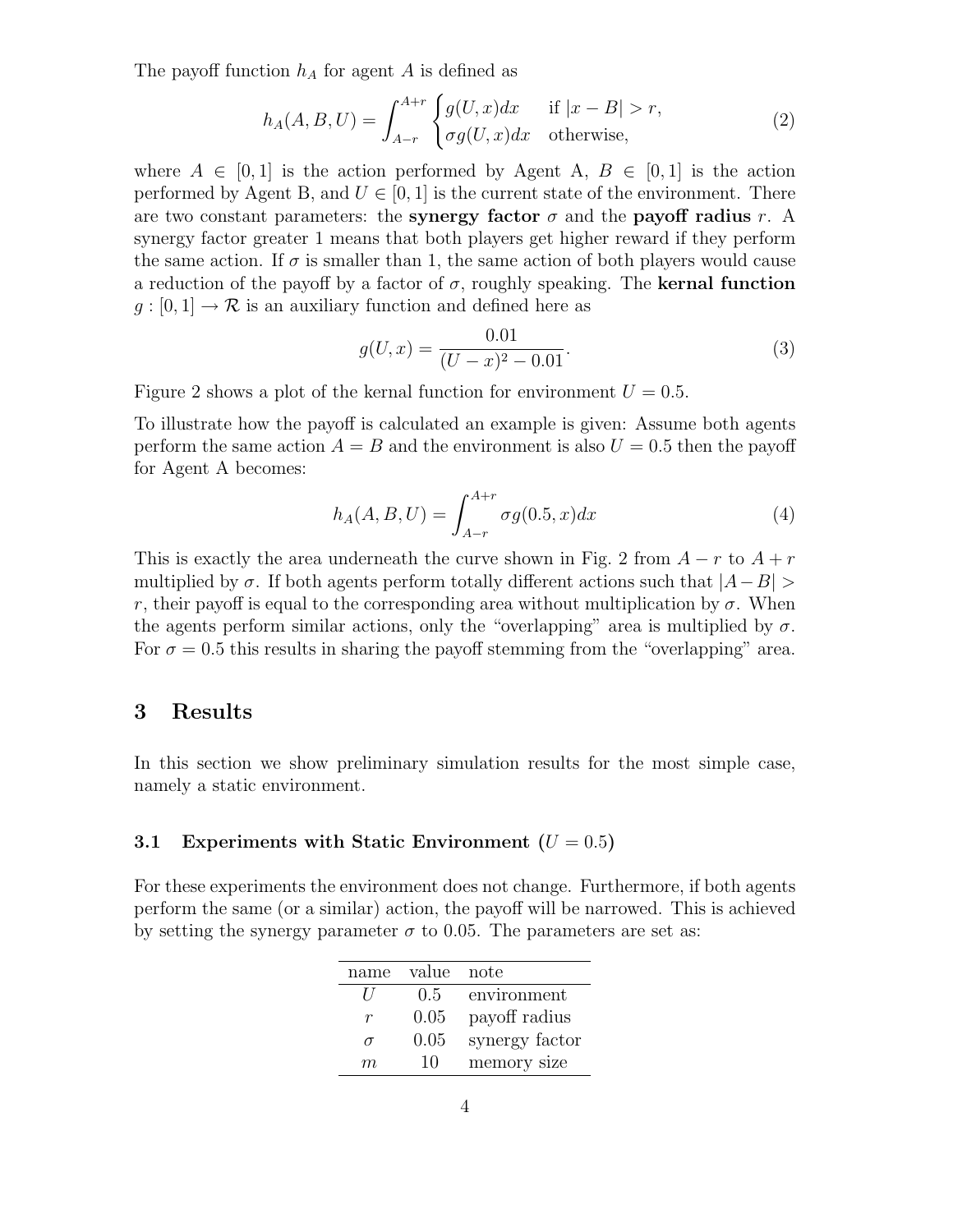

Figure 2: Kernal function  $g(U, x)=0.01/((U-x)^2-0.01)$  for environment  $U = 0.5$ .

Figure 3 shows the action sequence of three experiments where the population size of the GP system is set to  $M = 20, 40, 100$ , respectively. Note that the population size M is a parameter of the GP system. M specifies how many individuals (programs representing  $f_A$  or  $f_B$ , respectively) are stored at once during the evolutionary search process in order to find a good prediction function. The population size M should not be confused with the number of agents.

The population size influences the prediction ability of the agents. A small population size does not allow to evolve a good prediction function. For  $M = 20$  (bad prediction ability) the actions are fluctuating strongly. For  $M = 100$  (good prediction ability) the situation stabilizes. For an intermediate population size  $M = 40$ (fair prediction ability) we observe an intermittent behavior. Phases of "stable cooperation" are disrupted by strong fluctuations.

In the simulation shown in Fig. 3 for  $M = 40$  the unstable phase starting at Turn 56 is caused by a wrong prediction of Agent A. The prediction in addition to the action sequence is shown in Fig. 4.

Figure 5 shows the time evolution of the obtained payoff of one agent for different population sizes of the GP system. We can see that the average payoff increases with increasing population size. So, better learning and generalization ability leads to higher payoff. This observation is also supported by Fig. 6. The figure compares the payoff obtained by Agent A and B. During a stable phase of cooperation both agents receive high payoff; but not necessarily the same quantity.

#### **3.2 Visualization of the Generalizer**

The current state of agent A is represented by its memory and the generalization function  $f_A$ . To visualize this state we can just plot function  $f_A$  over the environment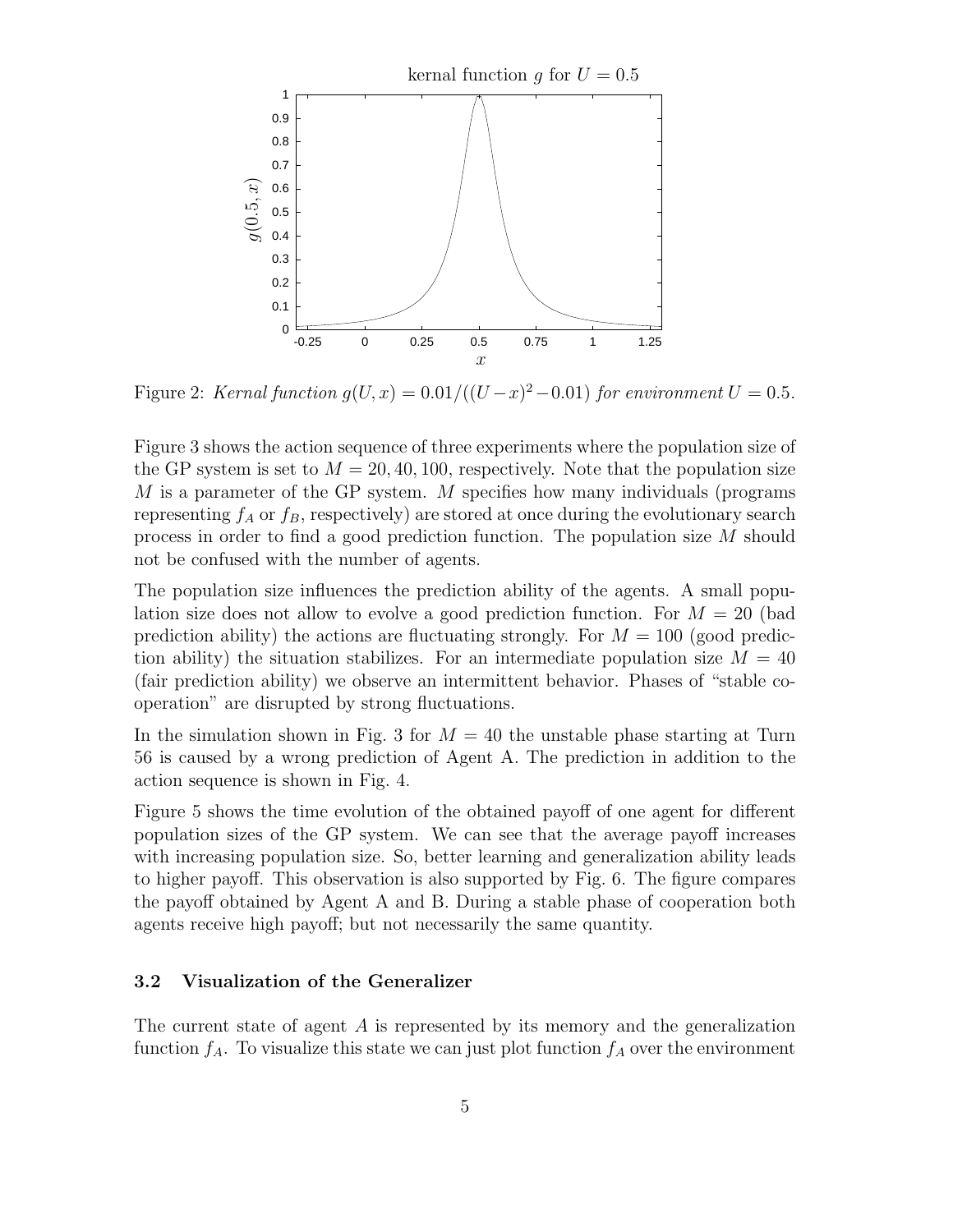

Figure 3: Action of player A and B over time. GP system population size  $M =$ 20, 40, 100. Parameters: Environment  $U = 0.5$ , memory size  $m = 10$ , synergy factor  $\sigma = 0.05$ , payoff radius  $r = 0.05$ .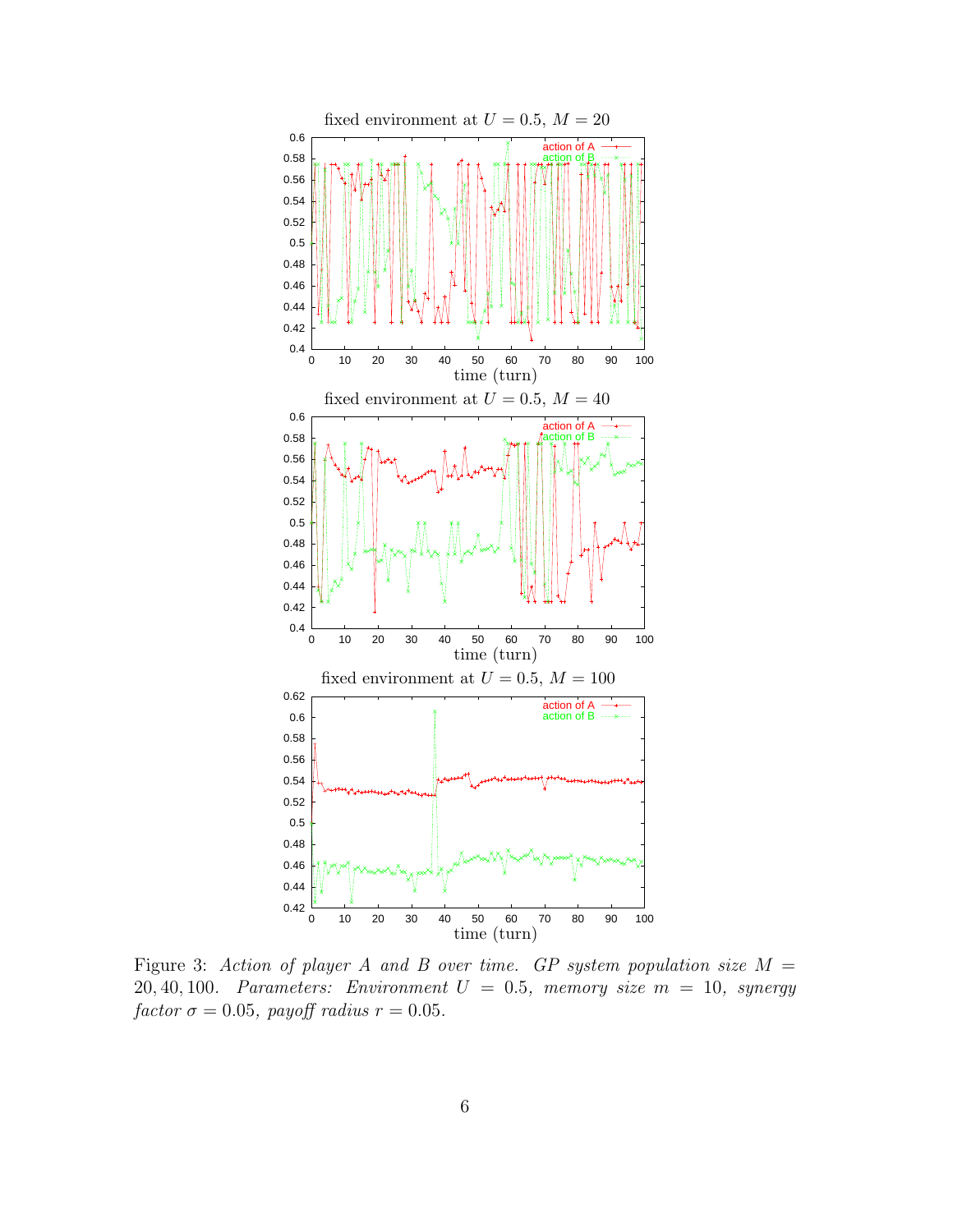

Figure 4: Prediction of Agent B is shown in addition to the action sequence of Agent A and B. Same run as in Fig. 3.



Figure 5: Evolution of the payoff for population size  $M = 20, 40, 100$  of the genetic programming system. Same runs as in Fig. 3.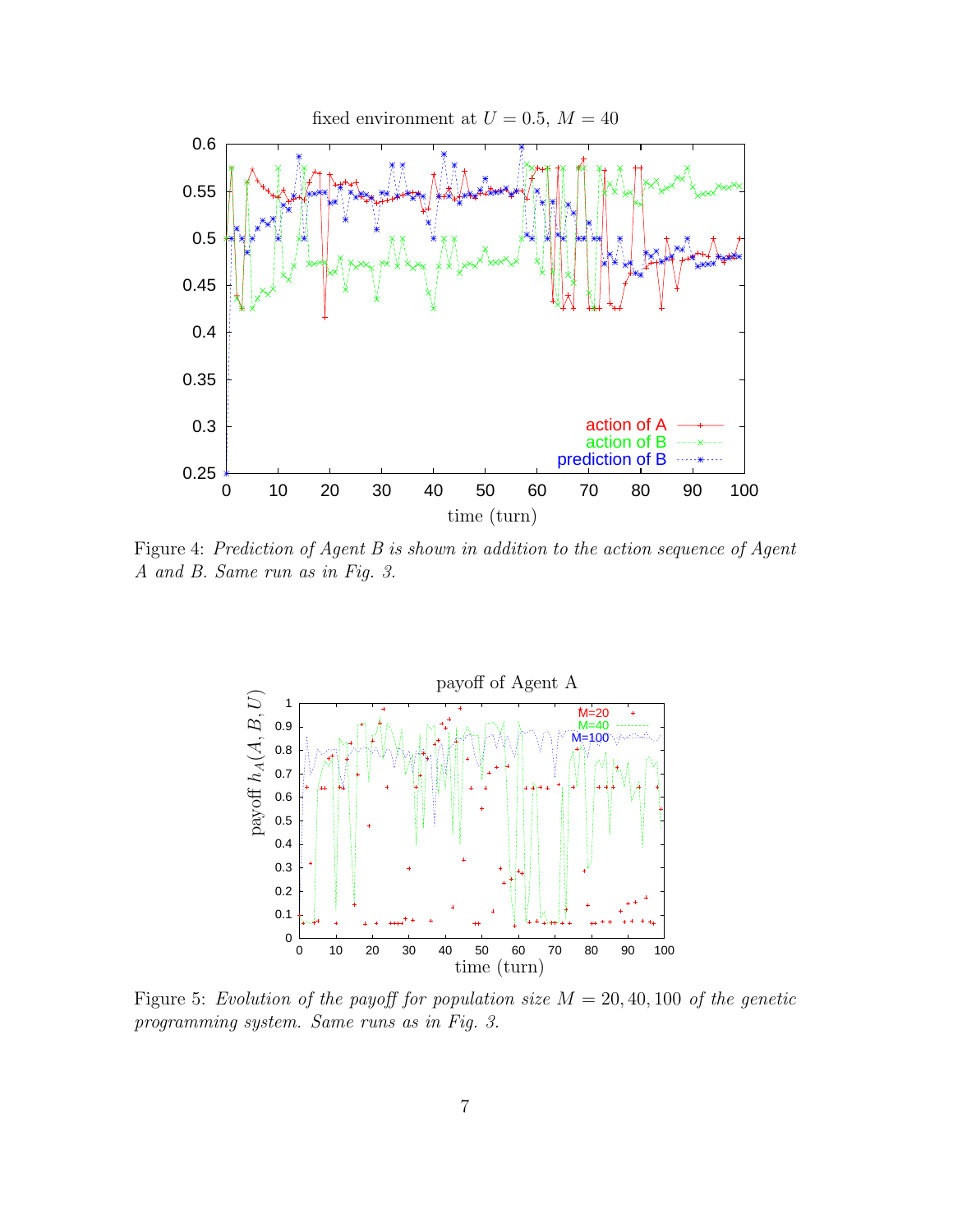

Figure 6: Evolution of the payoff for Agent A and B. Same runs as in Fig. 3



Figure 7: Example for the current state of the prediction function of an agent. The function predicts the action of B for a given environment state U. Example take from Agent A after the first turn in run "fullpred80".

U. Figure 7 shows an example. Note that in the simulations in this section the environment does not change. So, only the function value for  $U = 0.5$  is used in the simulations.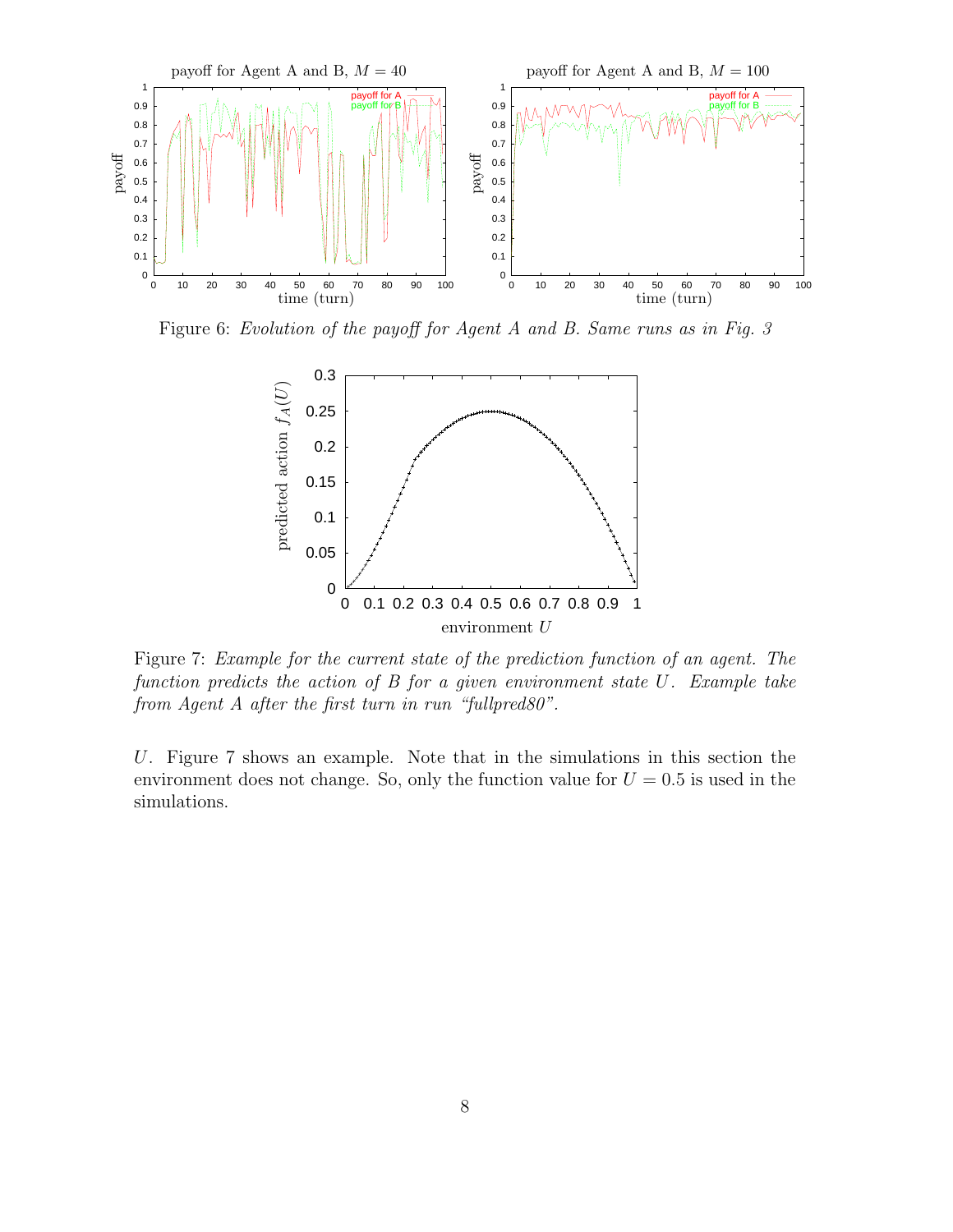# **4 Discussion**

In this paper we have introduced a simple model of mutually observing agents and presented first simulation results. Form these preliminary results we can conclude that quite complex interaction dynamics can appear depending on the characteristics of the cognitive component. This means that the cognitive model of an agent has a strong bearing on the resulting dynamics. In our simulation the learning behavior is conditional upon the population size of the GP system. The better the learning of the future actions, the more easier social order will emerge.

GP has been found useful as a learning component because of its flexibility and its conceptual structure. The output of GP is machine code or a computer program that can be compiled. Thus execution of the learned function is highly efficient. The price for flexibility is that the learning process requires relatively<sup>1</sup> large computational resources. At any time step the GP system resumes the learning of the situation, that is from a technical perspective that the population of the GP system is initialized randomly each time in Step 6 of an action cycle. So, an agent interprets his memory contents each time independently from how he has interpreted the memory contents before. This can lead to a totally different interpretation (and thus prediction) from one turn to the next and destabilizes the order. We can avoid this problem by keeping the population of the GP system, instead of reinitializing it in each turn, and evolving the population in Step 6 only for some generations using the updated memory.

The complex behavior for intermediate prediction ability  $(M = 40, \text{ Fig. 3, middle})$ might be related to the *punctuated equilibrium* phenomenon as introduced by Gould and Eldredge (1977). It would be interesting for future investigations to look at the distribution of the length of ordered (cooperative) and disordered phases and analyze their scaling laws (Bak and Sneppen 1993). In future work we would also like to compare our model with the results by Taiji and Ikegami (1999) especially by adopting their context space plots.

# **Acknowledgement**

We are grateful to Gudrun Hilles, Uwe Schimank, and Andre Skusa for helpful comments. The project is funded by the German Research Foundation (DFG), grant Ba 1042/7-1 and Schi 553/1-1.

# **References**

Akiyama, E. and R. Kaneko (2000). Dynamical systems game theory and dynamics of games. *Physica D 147* (3-4), 221–258.

Bak, P. and K. Sneppen (1993). Punctuated equilibrium and criticality in a simple model of evolution. *Phys. Rev. Lett. 71*, 4083–6.

<sup>1</sup>Compared to artificial neural networks or classical statistical methods.